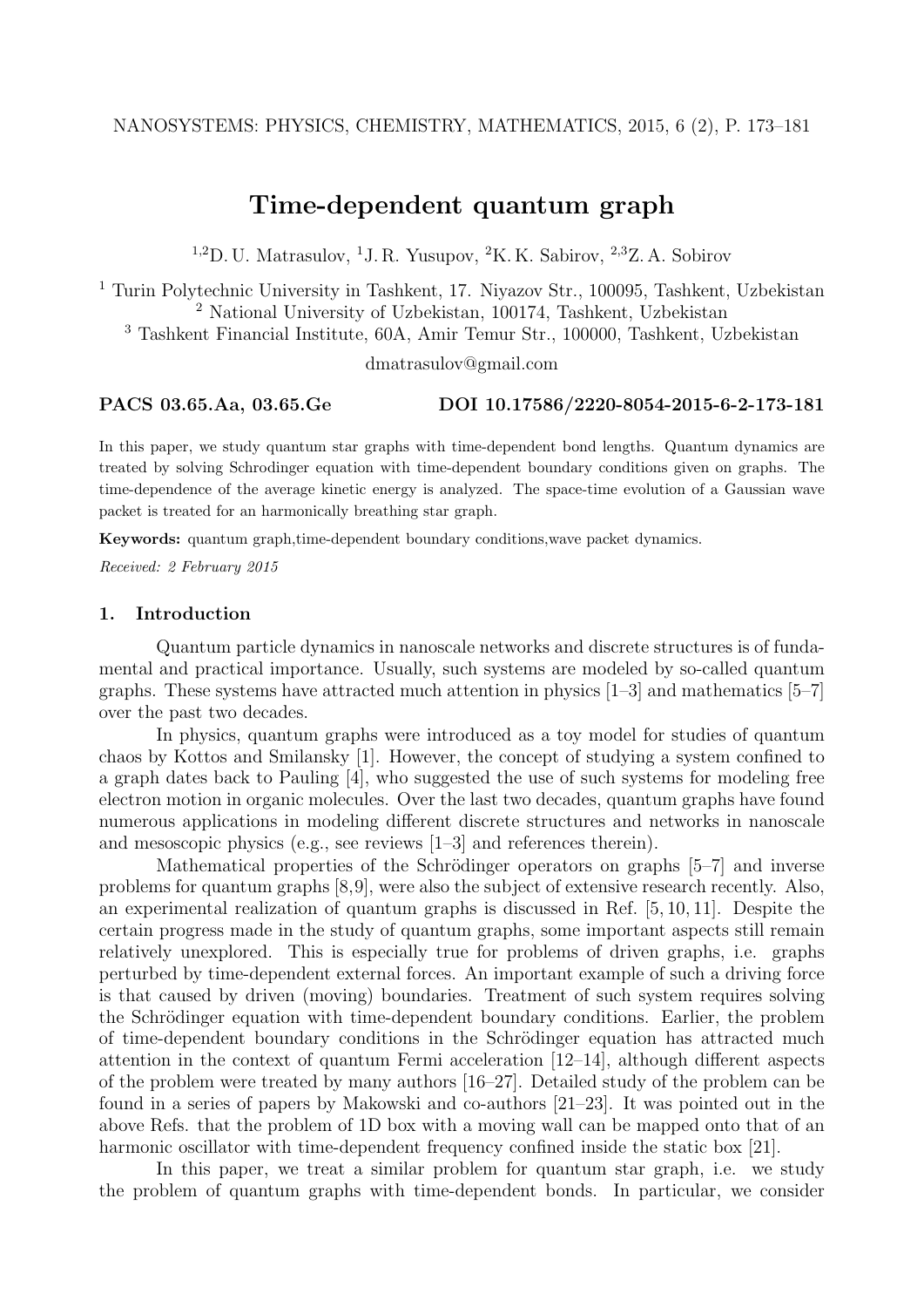harmonically breathing quantum star graphs, cases of monotonically contracting and expanding graphs. The latter can be solved exactly analytically. Motivation for the study of time-dependent graphs comes from such practically important problems as quantum Fermi acceleration in nanoscale network structures, tunable particle transport in quantum wire networks, molecular wires, different lattices and discrete structures. In particular, sites, vertices, nodes of such discrete structures can fluctuate, which makes them time-dependent. We will study the time-dependence of the average kinetic energy and wave packet dynamics in harmonically breathing graphs.

Graphs are systems consisting of bonds which are connected at the vertices. The bonds are connected according to a rule which is called the topology of a graph. The topology of a graph is given in terms of adjacency matrix  $[1, 2]$ :

$$
C_{ij} = C_{ji} = \begin{cases} 1, & \text{if } i \text{ and } j \text{ are connected;} \\ 0, & \text{otherwise.} \end{cases} i, j = 1, 2, ..., V. \tag{1}
$$

Quantum dynamics of a particle on a graph is described by a one-dimensional Schrödinger equation [1, 2] (in the units  $\hbar = 2m = 1$ ):

$$
-i\frac{d^2}{dx^2}\Psi_b(x) = k^2\Psi_b(x), \quad b = (i, j),
$$
\n(2)

where *b* denotes a bond connecting *i*th and *j*the vertices, and for each bond *b*, the component  $\Psi_b$  of the total wavefunction  $\Psi_b$  is a solution of Eq.(2).

The wavefunction,  $\Psi_b$ , satisfies boundary conditions at the vertices, which ensures continuity and current conservation [1]. The general scheme for finding eigenfunctions and eigenvalues for such boundary conditions can be found in Ref. [1]. Different types of boundary conditions for the Schrodinger equation on graphs are discussed in the Refs. [5–7]. In the following, we restrict our consideration to the simplest graph, the so-called star graph. The star graph consists of three or more bonds connected at a single vertex which is called the branching point. Other points are called edge vertices. The eigenvalue problem for a star graph with  $N$  bonds is given by the following Schrödinger equation:

$$
-\frac{d^2}{dx^2}\phi_j(y) = k^2\phi_j(y), \quad 0 \le y \le l_j, \ j = 1, ..., N.
$$
 (3)

Here we consider the following boundary conditions [11]:

$$
\begin{cases}\n\phi_1|_{y=0} = \phi_2|_{y=0} = \dots = \phi_N|_{y=0}, \\
\phi_1|_{y=l_1} = \phi_2|_{y=l_2} = \dots = \phi_N|_{y=l_N} = 0, \\
\sum_{j=1}^N \frac{\partial}{\partial y} \phi_j|_{y=0} = 0.\n\end{cases} (4)
$$

The eigenvalues can be found by solving the following equation [11]:

$$
\sum_{j=1}^{N} \tan^{-1}(k_n l_j) = 0,
$$
\n(5)

where the corresponding eigenfunctions are given as [11]:

$$
\phi_j^{(n)} = \frac{B_n}{\sin(k_n l_j)} \sin(k_n (l_j - y)),\tag{6}
$$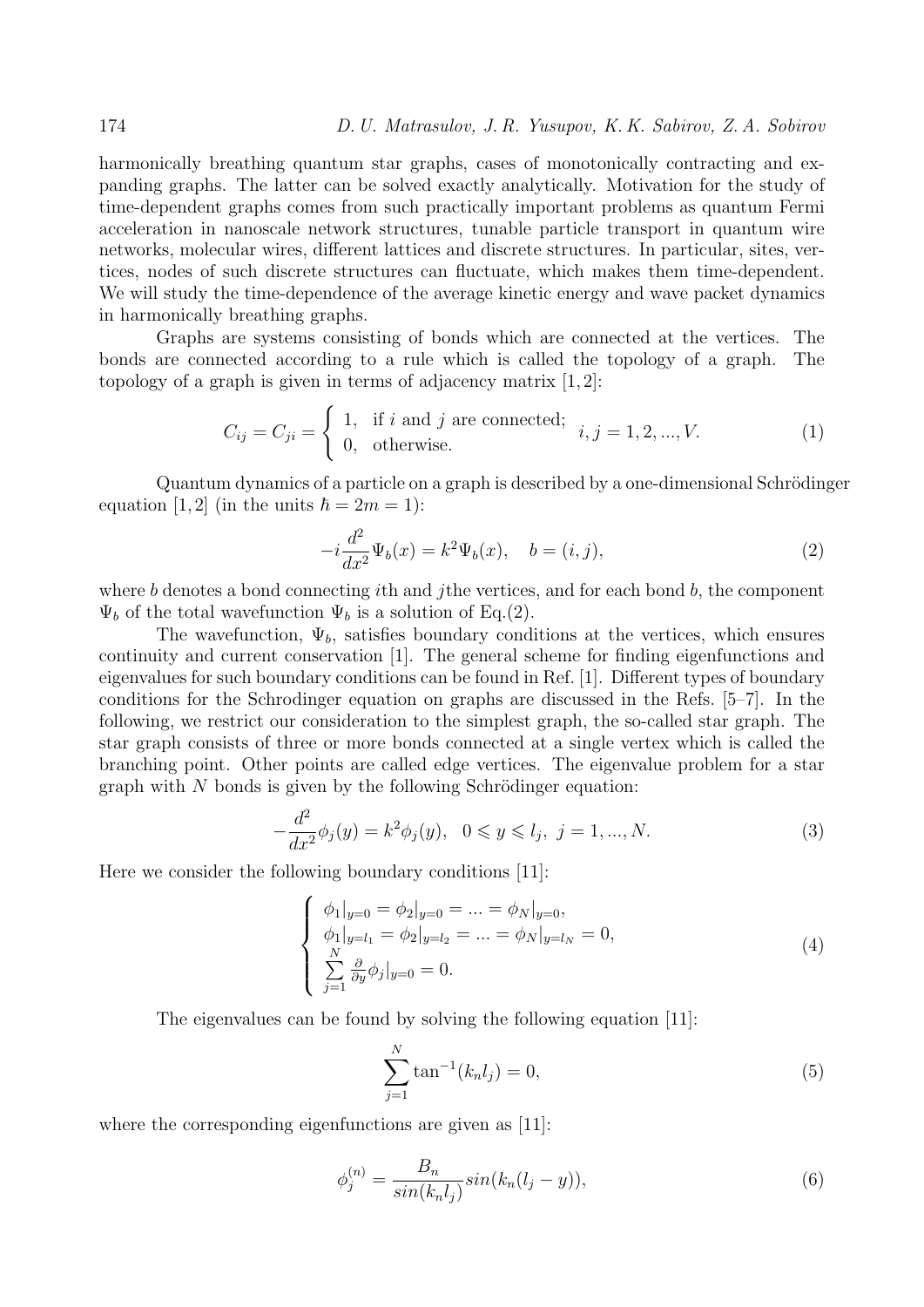where normalization coefficients are given as:

$$
B_n = \left[ \sum_j \left( L_j + \sin \left( 2k_n L_j \right) \right) \sin^{-2} \left( k_n L_j \right) / 2 \right]^{-1/2} . \tag{7}
$$

#### **2. Time-dependent graph**

A time-dependent graph implies that the lengths of the bonds of a graph are timevarying, i.e., when  $L_j$  is a function of time. In this case, the particle dynamics in graph are described by the following time-dependent Schrödinger equation:

$$
i\frac{\partial}{\partial t}\Psi_j(x,t) = -\frac{\partial^2}{\partial x^2}\Psi_j(x,t), \quad 0 < x < L_j(t), \quad j = 1, \dots, N,\tag{8}
$$

with N being the number of bonds.

In the following, we will consider the boundary conditions given by:

$$
\begin{cases} \Psi_1|_{x=0} = \Psi_2|_{x=0} = \dots = \Psi_N|_{x=0},\\ \Psi_1|_{x=L_1(t)} = \Psi_2|_{x=L_2(t)} = \dots = \Psi_N|_{x=L_N(t)} = 0,\\ \sum_{j=1}^N \frac{\partial}{\partial x} \Psi_j|_{x=+0} = 0. \end{cases} (9)
$$

These boundary conditions imply that only edge vertices of the graph are moving while the center (branching point) is fixed. Furthermore, we assume that  $L_i(t)$  is given as  $L_j(t) = l_j L(t)$ , where  $L(t)$  is a continuous function and  $l_j$  are positive constants. Then, using the coordinate transformation:

$$
y = \frac{x}{L(t)},\tag{10}
$$

Eq. $(8)$  can be rewritten as:

$$
i\frac{\partial}{\partial t}\Psi_j(y,t) = -\frac{1}{L^2}\frac{\partial^2}{\partial y^2}\Psi_j(y,t) + i\frac{\dot{L}}{L}y\frac{\partial}{\partial y}\Psi_j(y,t), \quad 0 < y < l_j, \ j = 1, \dots, N. \tag{11}
$$

It is clear that the Schrödinger operator in the right hand side of  $Eq.(11)$  is not Hermitian due to the presence of a second term. Therefore, using the transformation:

$$
\Psi_j(y,t) = \frac{1}{\sqrt{L}} e^{i\frac{L\dot{L}}{4}y^2} \varphi_j(y,t),\tag{12}
$$

we can make it Hermitian as:

$$
i\frac{\partial}{\partial t}\varphi_j(y,t) = -\frac{1}{L^2}\frac{\partial^2}{\partial y^2}\varphi_j(y,t) + \frac{L\ddot{L}}{4}y^2\varphi_j(y,t), \quad 0 < y < l_j, \ j = 1, \dots, N. \tag{13}
$$

We note that the functions  $\varphi_j(y, t)$  satisfy the boundary conditions (9) with  $y = l_j$  instead of  $x = L_i(t)$ .

Time and coordinate variables in Eq.(13) can be separated only in the case when  $L(t)$ obeys the equation:

$$
\frac{L^3\ddot{L}}{4} = -C^2 = const,
$$
\n<sup>(14)</sup>

In this case, using the substitution  $\varphi_j(y, t) = \phi_j(y) \exp \left(-ik^2 \int_{s}^{t}$ 0  $L^{-2}(s)ds$ , we get:

$$
\frac{d^2}{dy^2}\phi_j + (k^2 - C^2y^2)\phi_j = 0, \quad y \in (0, l_j). \tag{15}
$$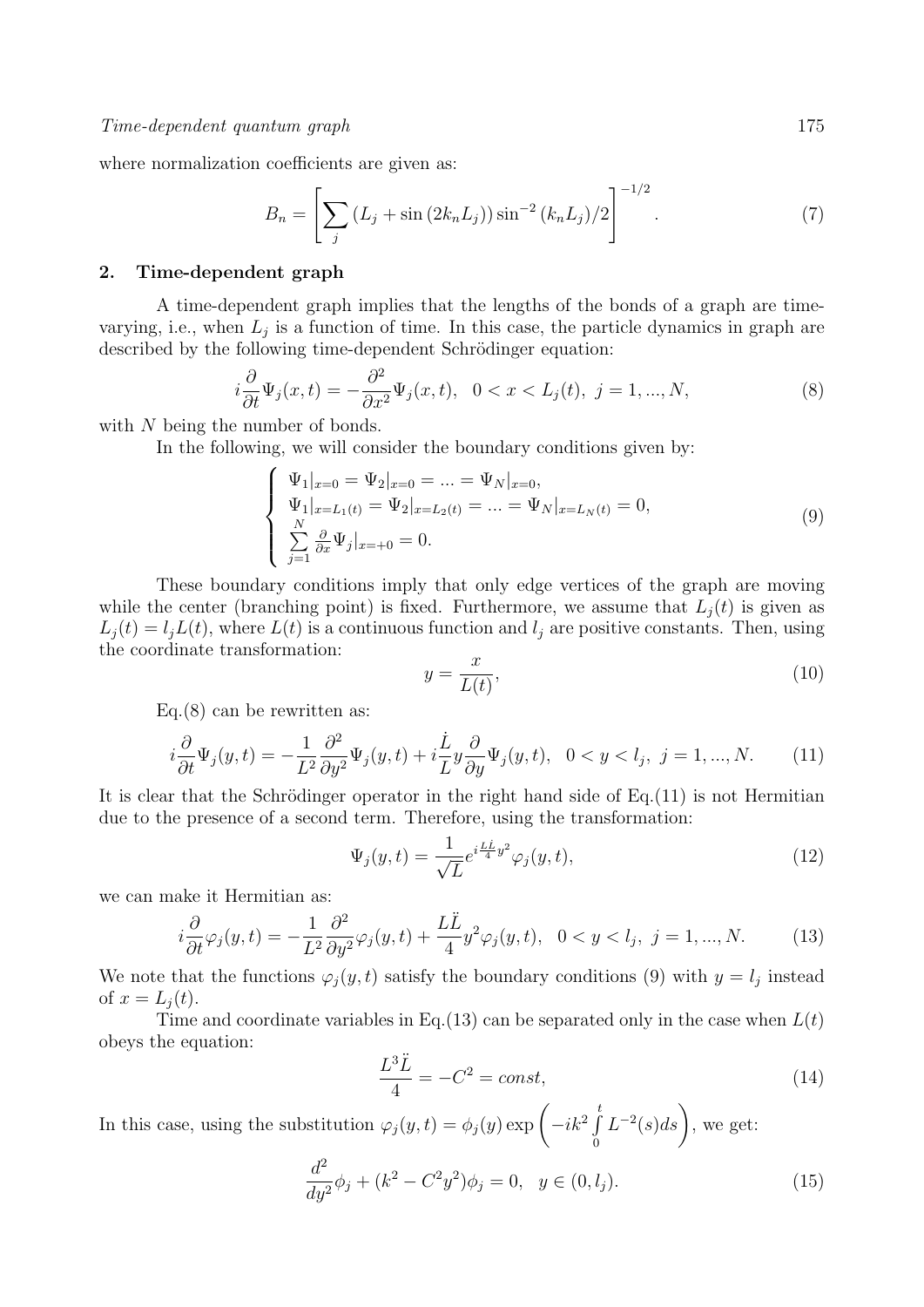176 *D. U. Matrasulov, J. R. Yusupov, K. K. Sabirov, Z. A. Sobirov*

For  $C \neq 0$  from Eq.(14), we have:

$$
L(t) = \sqrt{\alpha t^2 + \beta t + \gamma}, \quad C^2 = \frac{1}{16}(\beta^2 - 4\alpha\gamma),\tag{16}
$$

and

$$
L(t) = \sqrt{\beta t + \gamma}, \quad C^2 = \frac{1}{16}\beta^2. \tag{17}
$$

In both cases, exact solutions of Eq.(13) can be obtained in terms of confluent hypergeometric functions. In particular, for the case when the time-dependence of  $L(t)$  is given by Eq.(17), fundamental solutions of Eq.(13) can be written as:

$$
\phi_{j,1} = y \exp\left(\frac{C}{2}y\right) M \left(\frac{3}{4} - \frac{k}{4C}, \frac{3}{2}, -Cy^2\right),
$$

and

$$
\phi_{j,2} = \exp\left(\frac{C}{2}y\right)M\left(\frac{1}{4} - \frac{k}{4C}, \frac{1}{2}, -Cy^2\right).
$$

Therefore, the general solution of  $Eq.(13)$  is given as:

$$
\phi_j(y) = D_j \phi_{j,1} + G_j \phi_{j,2}, \quad D_j, G_j = const.
$$
\n(18)

From the boundary conditions given by Eq.(4), we have:

$$
G_j = A
$$
,  $D_j = A \cdot \alpha_j(k)$ ,  $j = 1, 2, 3, ..., N$ ,

where *A* is an arbitrary constant and:

$$
\alpha_j(k)=-\frac{M\left(\frac{1}{4}-\frac{k}{4C},\frac{1}{2},-Cl_j^2\right)}{l_jM\left(\frac{3}{4}-\frac{k}{4C},\frac{3}{2},-Cl_j^2\right)},~~j=1,2,...,N.
$$

Taking into account the relations:

$$
\left. \frac{d\phi_{j,1}(y)}{dy} \right|_{y=0} = 1, \left. \frac{d\phi_{j,2}(y)}{dy} \right|_{y=0} = \frac{C}{2},
$$

from Eq.(4), we obtain the following spectral equation for finding the eigenvalues,  $k_n$  of  $Eq.(13):$ 

$$
\sum_{j=1}^{N} \frac{1}{l_j} \frac{M\left(\frac{1}{4} - \frac{k}{4C}, \frac{1}{2}, -Cl_j^2\right)}{M\left(\frac{3}{4} - \frac{k}{4C}, \frac{3}{2}, -Cl_j^2\right)} = \frac{CN}{2}.
$$
\n(19)

Thus, the eigenfunctions of  $Eq.(13)$  can be written as:

$$
\phi_j(y, k_n) = A [\alpha_j(k_n)\phi_{j,1}(y) + \phi_{j,2}(y)], \quad j = 1, 2, ..., N.
$$
 (20)

Furthermore, we provide the solution for Eq.(13) for the simplest case  $L(t) = at + b$ , which corresponds to  $C = 0$  in Eq.(14). In this case, the eigenvalues for Eq.(13), which can be written in terms of the time-dependence of the wall are given as:

$$
\phi_j(y, k_n) = \frac{A}{\sin(k_n l_j)} \sin(k_n (l_j - y)), \quad j = 1, 2, ..., N,
$$
\n(21)

where  $k_n$  is the *n*th positive root of the equation:

$$
\sum_{j=1}^{N} \tan^{-1}(l_j k) = 0.
$$
 (22)

and  $L(t) > 0$ , *A* is the normalization constant.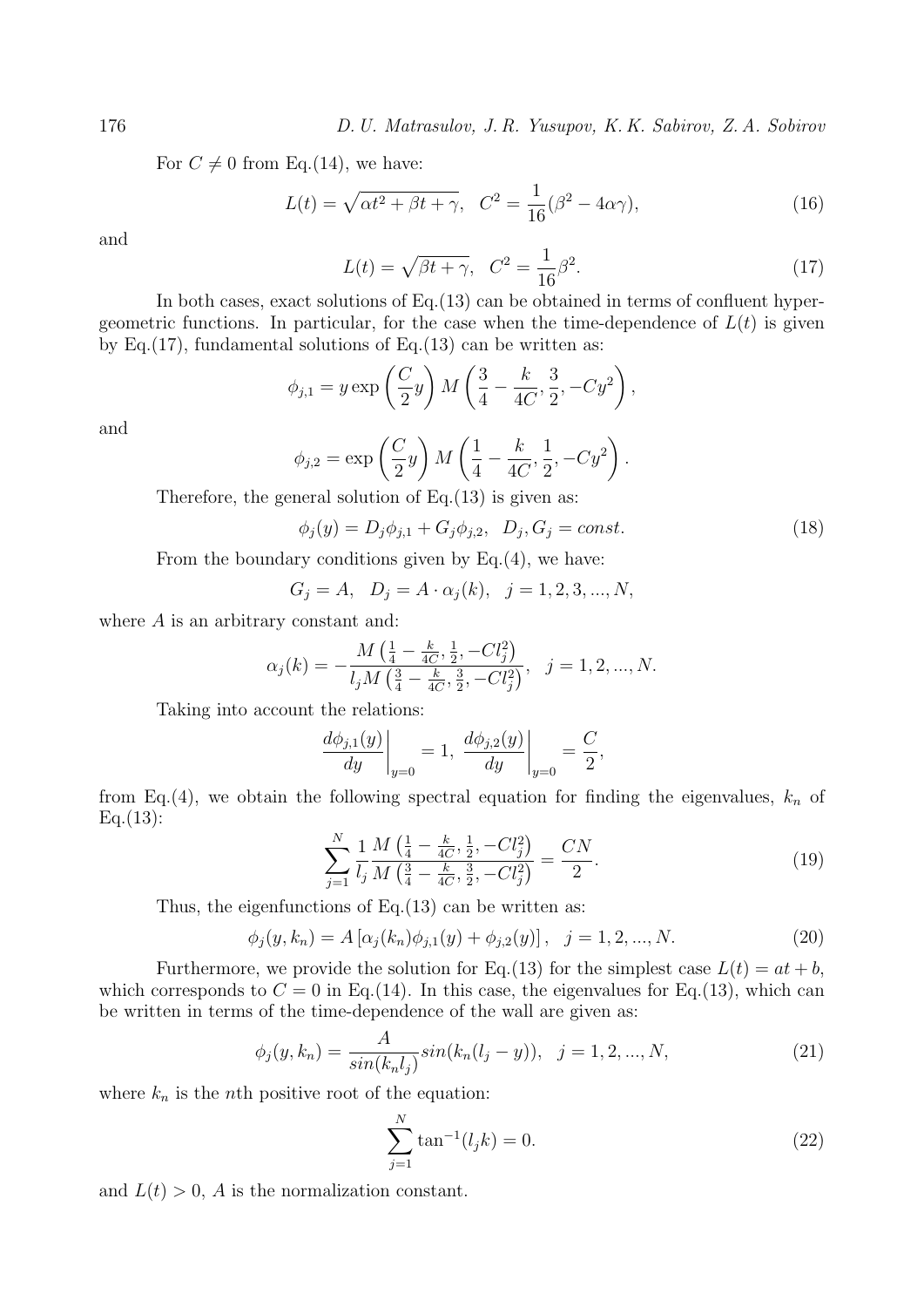#### *Time-dependent quantum graph* 177

Now, let us consider the harmonically breathing graph, i.e. the case when the timedependence of  $L(t)$  is given as:

$$
L(t) = b + a \cos \omega t,
$$

with  $\omega = 2\pi T^{-1}$  being oscillation frequency and T is the oscillation period. It is clear that in this case, the time and coordinate variables in Eq.(13) cannot be separated. Expanding  $\varphi(y,t)$  in Eq.(13) in terms of the complete set of static graphs solutions gives the wave functions as:

$$
\varphi_j(y,t) = \sum_n C_n(t)\phi_j^{(n)}(y),\tag{23}
$$

and inserting this expansion into  $Eq.(13)$  we have:

$$
\dot{C}_m(t) = \sum_n M_{mn} C_n(t),
$$

where

$$
M_{mn} = -i\frac{k_m^2}{L^2(t)} - i\frac{L\ddot{L}}{4} \sum_j \int_0^{i_j} y^2 \phi_j^{(n)} \phi_j^{(m)} dy.
$$

*lj*

## **3. Wave packet evolution in harmonically breathing graph**

The quantity we are interested in computing is the average kinetic energy, which is defined as:

$$
E(t) = \langle \psi | H | \psi \rangle = \sum_{j=1}^{N} \int_{0}^{L_j(t)} \left| \frac{\partial \psi_j(x, t)}{\partial x} \right|^2 dx.
$$
 (24)

In Figure 1, the time dependence of the average kinetic energy of the harmonically breathing star graph is presented for different breathing frequency and amplitude values. As can be seen from these plots,  $\langle E(t) \rangle$  is almost periodic for  $\omega = 0.5$  and  $a = 1$ , while for  $\omega = 10$  and  $a = 1$ , such periodicity is completely broken and energy increases with time. For  $\omega = 10$  and  $a = 20$ ,  $\langle E(t) \rangle$  demonstrates "quasiperiodic behavior". The appearance of periodic behavior in  $\langle E(t) \rangle$  can be explained by synchronization of the particle motion with the frequency. Over time, the lack of such synchronization causes break in the periodicity of the average energy.

Additionally, we consider wave packet evolution in an harmonically breathing star graph by taking the wave function at  $t = 0$  (for the first bond) as the following Gaussian wave packet:

$$
\Psi_1(x,0) = \Phi(x) = (2\pi\sigma^2)^{-1/2} \exp(-(x-\mu)^2/2\sigma),\tag{25}
$$

with  $\sigma$  being the width of the packet. For other bonds, the initial wave function is assumed to be zero, i.e.  $\Psi_2(x,0) = \Psi_3(x,0) = 0$ . Then, for the initial values of the functions  $\varphi^{(j)}(y,t)$ in Eq. $(23)$  we have:

$$
\varphi_j(y,0) = L(0)e^{-i\frac{L(0)L(0)}{4}y^2}\Phi(y).
$$

Correspondingly, the expansion coefficients at  $t = 0$  can be written as:

$$
C_n(0) = \sum_j \int_0^{l_j} \varphi_j(y,0) {\phi_j^{(n)}}^*(y).
$$

In calculating the wave packet evolution, we choose the initial condition as the Gaussian wave packet being on the first bond only, while for the other two bonds, the wave functions at  $t = 0$  are taken as zero. In Figure 2, the time evolution of the wave packet is plotted for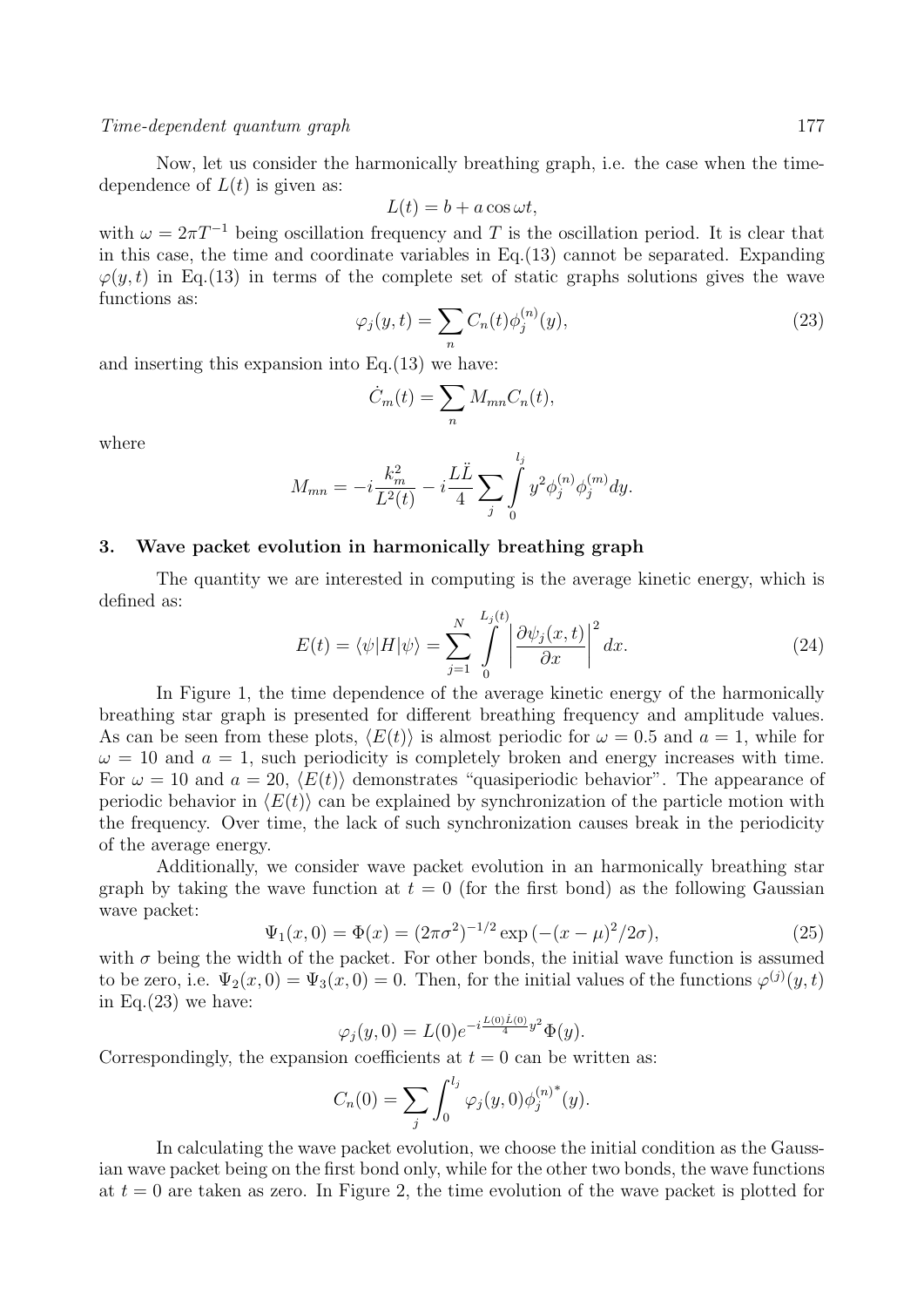

Fig. 1. Time-dependence of the average kinetic energy for an harmonically oscillating primary star graph. Time is presented in the units of the oscillation period  $T = 2\pi/\omega$ 



Fig. 2. Time evolution of the Gaussian wave packet given by Eq.(25) for the parameters: a) Wave packet evolution in static star graph b)  $\omega = 0.5$ ,  $a = 1$ ;.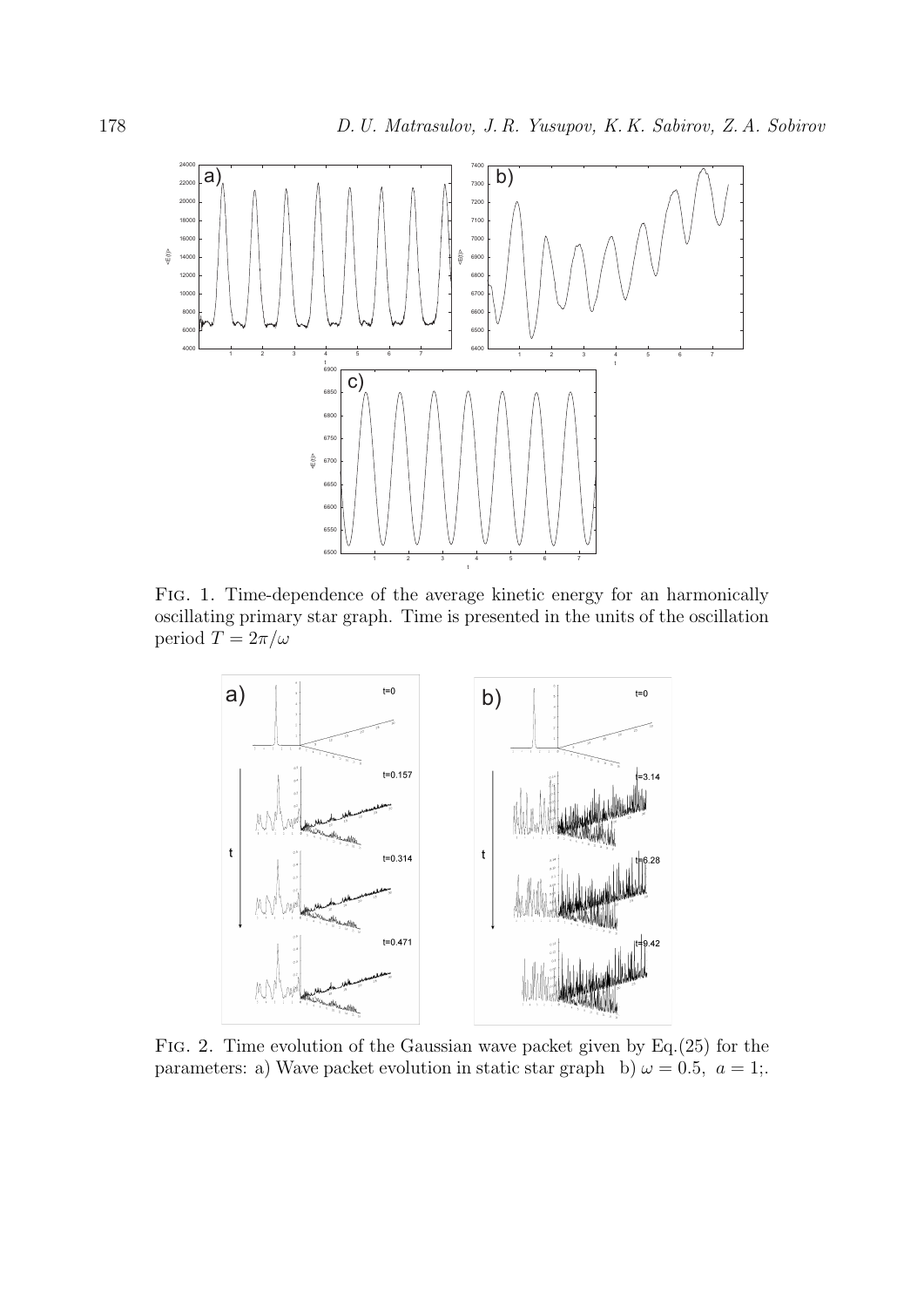

Fig. 3. Time evolution of the Gaussian wave packet given by Eq.(25) for the parameters: a)  $\omega = 10$ ,  $a = 20$ ; b)  $\omega = 10$ ,  $a = 1$ ;.

an harmonically breathing primary star graph whose bonds oscillate according to the law  $L(t) = 40 + a \cos \omega t$ . The oscillation parameters (frequency and amplitude) are chosen as follows: a)  $\omega = 10$ ,  $a = 20$ ; b)  $\omega = 10$ ,  $a = 1$ ; c)  $\omega = 0.5$ ,  $a = 1$ . Figure 2a presents wave packet evolution in a static(time-independent) star graph. At  $t = 0$ , a Gaussian packet of width  $\sigma$  and velocity  $v_0$  is assumed being in the first bond. As can be seen from these plots, for higher frequencies, dispersion of the packet and its transition to other bonds occurs more quickly compared to that of smaller frequencies. Again, an important role is played here by the possible synchronization between the bond edge and wave packet motions. The existence or absence of such synchronization defines how the collision of the packet with the bond edges will occur and how extensively it gains or loses its energy. Therefore, a more detailed treatment of the wave packet dynamics in harmonically breathing graphs should be based on the analysis of the role of synchronization and its criteria. Figure 4 presents time evolution of the probability densities corresponding to plots in Figure 2 and Figure 3. The parameters of the wave packet and oscillation parameters are the same as those in Figure 2 and Figure 3.

## **4. Conclusions**

In this paper, we have treated a time-dependent quantum network by considering monotonically expanding and harmonically breathing quantum star graphs. Edge boundaries were considered to be time-dependent, while the branching point was assumed to be fixed. The time-dependence of the average kinetic energy and space-time evolution of the Gaussian wave packet were studied by solving the Schrodinger equation with time-dependent boundary conditions. It was found that for certain frequencies, energy is a periodic function of time, while for others, it can be a non-monotonically growing function of time. Such a feature can be caused by possible synchronization of the particles' motion and the motions of the moving edges of graph bonds. A similar feature can also be seen in the analysis of wave packet evolution. The above study can be useful for the treatment of particle transport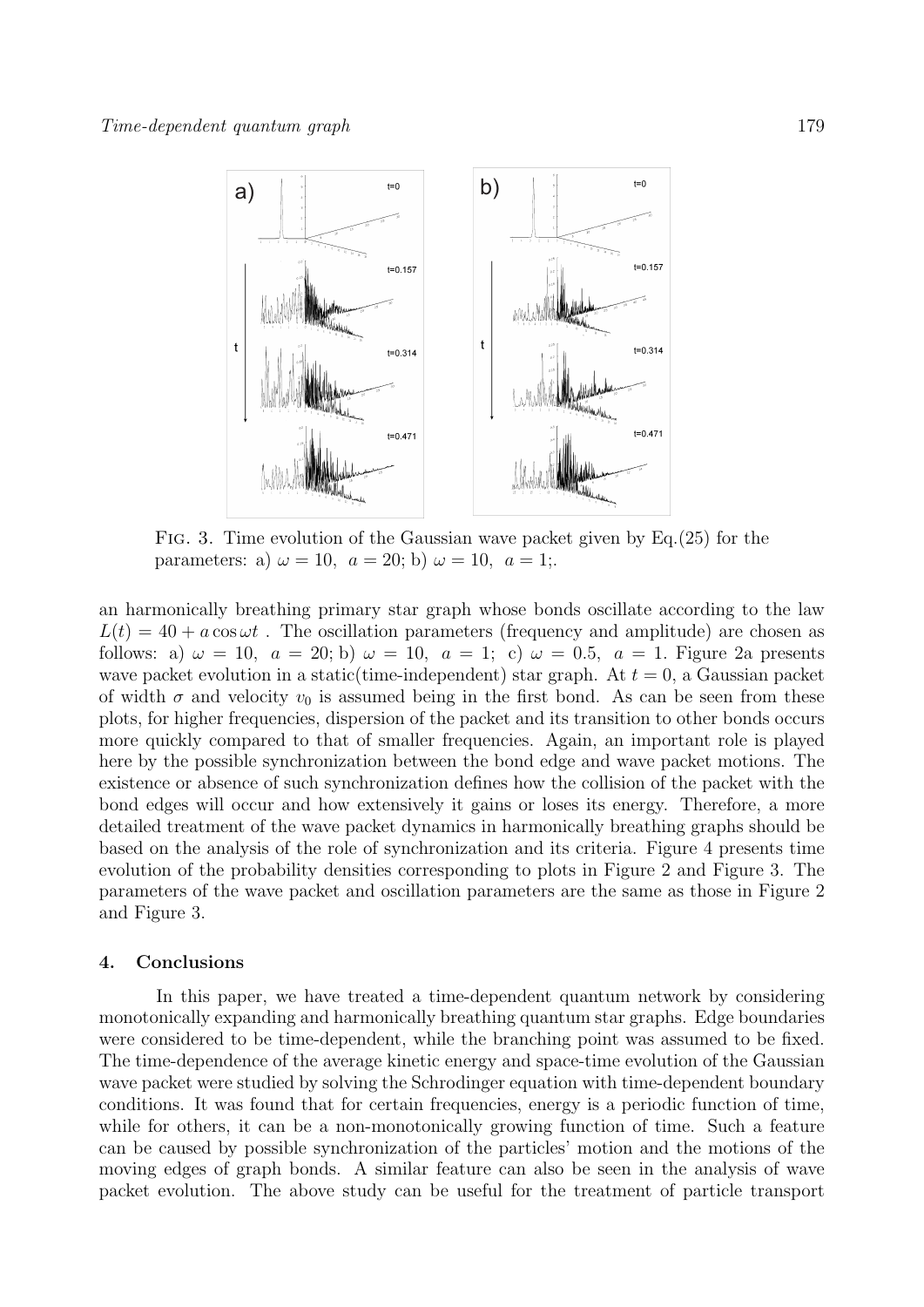

Fig. 4. Time evolution of the probability density: a) for static graph; b) time-dependent graph with  $\omega = 10$  and  $a = 20$ ; c) time-dependent graph with  $\omega = 10$ *,* and  $a = 1$ ; d) time-dependent graph with  $\omega = 0.5$ *,* and  $a = 1$ .

in different discrete structures, such as molecular and quantum wire networks, networks of carbon nanotubes, crystal lattices, and others nanoscale systems that can be modeled by quantum graphs.

## **Acknowledgements**

This work was supported in part by a research grant of Third World Academy of Sciences (Ref. 12-144RG/PHYS/AS\_G).

## **References**

- [1] Kottos T. and Smilansky U. Periodic Orbit Theory and Spectral Statistics for Quantum Graphs. *Ann.Phys.*, **274**(1), P.76–124 (1999).
- [2] Gnutzmann S. and Smilansky U. Quantum graphs: Applications to quantum chaos and universal spectral statistics. *Adv.Phys.*, **55**(5-6) P.527–625 (2006).
- [3] Gnutzmann S., Keating J.P. and Piotet F. Eigenfunction statistics on quantum graphs. *Ann.Phys.*, **325**(12) P.2595–2640 (2010).
- [4] Pauling L. The Diamagnetic Anisotropy of Aromatic Molecules. *J. Chem. Phys.*, **4** P.673 (1936).
- [5] Exner P., Seba P. and Stovicek P. Quantum interference on graphs controlled by an external electric field. *J. Phys. A: Math. Gen.*, **21** P.4009–4019 (1988).
- [6] Exner P. and Seba P. Free quantum motion on a branching graph. *Rep. Math. Phys.*, **28**(1) P.7–26 (1989).
- [7] Exner P. A duality between Schrödinger operators on graphs and certain Jacobi matrices. Ann. Inst. *H. Poincare: Phys. Theor.*, **66**(4) P.359–371 (1997).
- [8] Boman J. and Kurasov P. Symmetries of quantum graphs and the inverse scattering problem. *Adv. Appl. Math.*, **35**(1), P.58–70 (2005).
- [9] Cheon T., Exner P. and Turek O. Approximation of a general singular vertex coupling in quantum graphs. *Ann.Phys.*, **325**(3) P.548–578 (2010).